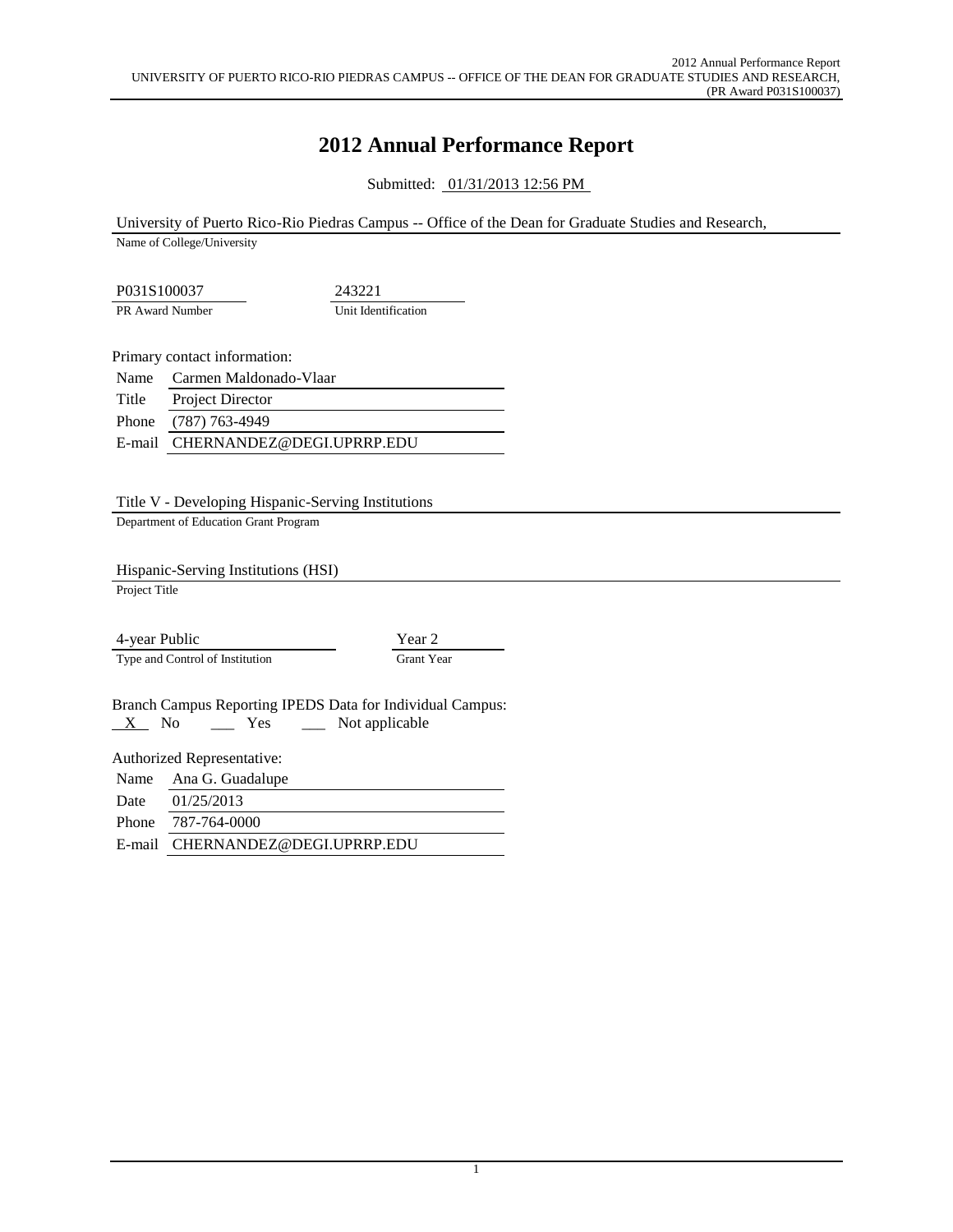### **Section 1: Executive Summary**

The purpose of the legislation that established the Title V program is to "expand educational opportunities for, and improve the academic attainment of Hispanic students; and expand and enhance the academic offerings, program quality, and institutional stability of colleges and universities that are educating the majority of Hispanic college students and helping large numbers of Hispanic students and other low-income individuals complete postsecondary education."

- A. This section summarizes how the grant enabled the institution to fulfill the legislative intent of the Title V program.
- 1. The impact of the Title V grant on the institution's capacity to contribute to fulfilling the goals of the legislation.

The University of Puerto Rico-Río Piedras Campus (UPR-RP) is committed to expand its capacity to conduct research and engage faculty and students in their research endeavor. The accomplishment of this goal directly addresses the Title V purpose of: 1) expanding educational opportunities for, and improve the academic attainment of Hispanic students, and 2) expand and enhance UPR-RP's academic offerings, program quality, and institutional stability. During Year 2, the project was actively engaged in a series of activities specifically aimed at: (a) Expanding Undergraduate Faculty Capacity to Actively Engage in Research (b) Expanding Research Opportunities for Undergraduate Students and (c) Strengthening the Institution's Research proposal capacity. Thus, the project has continued to support the development of UPR-RP's capacity to create a sustainable research-based academic culture within non-STEM fields. Specifically, we have focused on developing these objectives within the Social Sciences College (SSC). In addition we completed the remaining General Studies College (GSC) scheduled activities that were extended and approved into our second year of funding. Thus far, the project initiatives have enabled our institution to further strengthen our academic program quality and improve the academic attainment of Hispanic students conducting research in interdisciplinary fields. During Year 2, the Student Initiative Coordinator (SIC), the Faculty Initiative Coordinator (FIC), and the Project Director (PD) held periodical meetings with the upper administration, undergraduates and faculty members from GSC and SSC in order to delineate plans of actions to achieve our performance measures. In addition, weekly staff meetings and monthly meetings with the Chancellor and Dean Graduate Studies and Research were also held. Several orientation meetings were given to SSC undergraduates. A total of 184 students from SSC attended the orientations. The SIC also met with staff at the Center for Academic Excellence (CEA) to coordinate the student workshops and contacted the Office of Information Systems to distribute promotional material regarding the project initiatives via UPRRP website. Nine workshops on Research Capacity Enhancement Training were offered. A total of 234 undergraduates participated in the workshops, out of which 133 were from the SSC. Student evaluations reported an average satisfaction index of 92% on all workshops. The RFP for the "Scholars in Residence Program" (SR) opened on April 7, 2011 and closed on June 1, 2011. Thanks to the USDE approved changes in our objectives timeline, we were allowed to offer SR for the GSC and SSC undergraduates simultaneously. The SIC received a total of 39 applications from both Colleges. Aligned with our performance measures, 10 SR were selected: 6 from the SSC and 4 from the GSC. Bi-monthly seminars were offered by the SIC to the SR students in order to provide appropriate knowledge about the research-academic culture within university settings. Moreover, SR 2012-2013 were selected and consists of 12 undergraduates; 3 from the Business Administration School (BAS), 5 from the School of Architecture, and 4 from College of Education (CE). The SIC offered two orientations to undergraduates from GSF and SCF (October 2011 and April 2012) on how to apply for the Summer Experience Program (SEP). Thirteen groups were formed, with a total of 64 students and 11 advisors. Two groups were from the GSF and 11 from the SCF. Students worked on their projects full time for 6 weeks. Work on the Electronic Journal continues and is expected to be online by December 2013. Two orientations to the Humanities College (HC) have been offered and a call for applications for SR at the HC was published. We have worked with the project Webmaster in the design and contents of our webpage and it is expected to be fully accessible by February 2013. For our web research database, 118 questionnaires have already been received from researchers.

Regarding Faculty Initiatives, 12 Summer Research Fellowships were awarded: 9 in the College of Social Sciences (CSS) and 3 in the School of Architecture. Upon their arrival, they participated in the Travel Journals, where fellows and all interested meet to show photos and talk about their summer experience and their plans to integrate undergraduate students in their research projects. Four Integration Seminars were held in the CSS. Topics included Theory and Practice of Visual Research; Theoretical and Methodological Foundations of Discourse Analysis in Social Research; Statistics for Anthropologists: Use and Techniques for Field Work, Classification and Analysis; and Gender, Health and Society. Two Summer Research Institutes (SRI) were held in the CSS and 3 in the College of General Studies (CGS). Topics included Integrating Anthropology in the Science, Language and Social Studies Curricula; Violence and Complexity; Violence and War; Memory, Stories and Testimonies of the Caribbean Diaspora; and Urban Mobility of the Río Piedras Campus University Community. Thirteen Research Capacity Enhancement Training Workshops were offered: 6 workshops on Qualitative Research co-sponsored by the Center for Academic Excellence; and 5 workshops on Visual Research, 1 on Archive-building applied to the study of violence, and 1 on Photo-ethnographic Research in the CSS. Research, Discovery and Innovation Seminars were shaped into an Oral History and Research Week with keynote lectures, workshops, discussion panels, and fieldwork with internationally renowned scholars. Additional activities include workshops, lectures and radio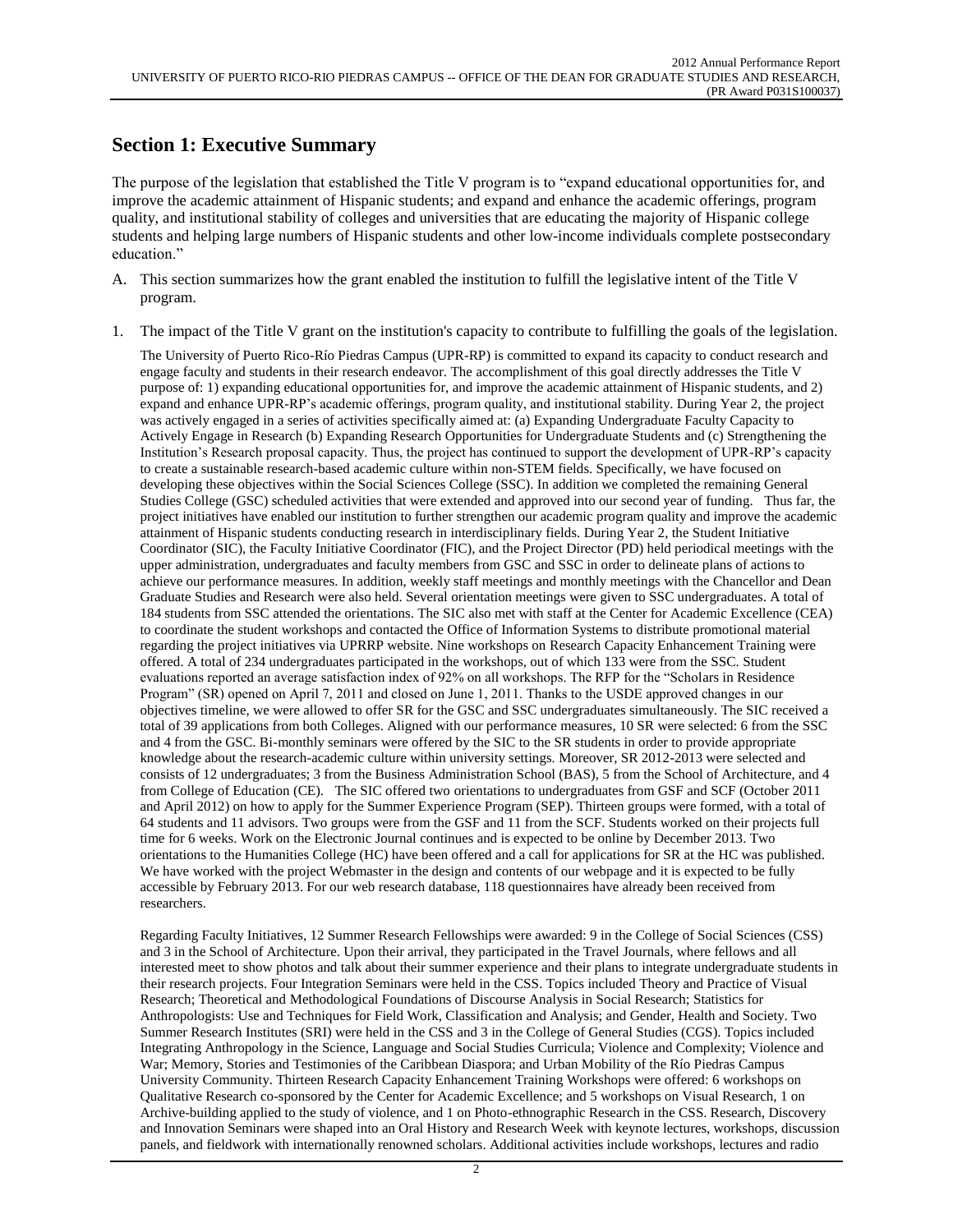interviews. As of December 2012, InfoEd's Proposal Development module can be used to prepare three types of UPR-RP proposals: those submitted through Grants.gov, FastLane, to the Institutional Fund for Research (FIPI for its Spanish acronym), and to local agencies and non-federal entities. In addition, two kits of training materials were created for offering sessions to researchers, department heads and deans for their overall grasp and operational knowledge of modules use. Also, four training sessions were offered. Furthermore, the institutional configuration of the Enterprise Staging Area and of the Award Tracking and Financial Tracking modules had been initiated. A Systems' Analyst (SA) was also hired. He is already creating and setting up access privileges for researchers, department heads and deans that will use of the UPR-RP Grants Electronic Management System (GEMS).

2. How has the grant helped to carry out the mission of the institution?

UPR-RP mission is based on its history and cultural heritage, which distinguishes it from other campuses in the UPR system. This cultural heritage is the basis for its development, and defines its mission and distinctive contribution within the UPR system.

The UPRRP mission is:

1. To promote the integral development of students through curricula that support their intellectual curiosity, critical thinking, lifelong learning, effective communication, appreciation of ethical and aesthetic values, participation in campus activities, reflection, and social responsibility.

2. To provide graduate education of the highest quality in which research and creative activity are core elements and strengthen undergraduate education. In addition, to provide post-baccalaureate programs for training of highly skilled professionals committed to the ideals and values of Puerto Rican society.

3. To provide undergraduate education of excellence with a holistic view of knowledge. This should embrace both general education and specialized training, and develop independent study and research skills within our students.

4. To develop teaching, research, and community service in accordance with the historical and social reality of Puerto Rico, in harmony with its Caribbean and Latin American context and with projection into the international community. To enrich and strengthen knowledge relevant to the consolidation of Puerto Rican nationality, history, language and culture and to facilitate the development and dissemination of knowledge worldwide.

5. To develop innovative research, community service initiatives and continuing education programs that reflect and contribute to the academic and professional work within the campus. These programs should also contribute to the transformation and continuous improvement of the Puerto Rican society, the analysis and formulation of solutions to economic and political problems of the country, and improving the quality of life.

The present Title V grant is a result of the strategic plan proposed by our university in Vision 2016 which is aligned with the UPR mission statements. Therefore,the present grant directly helps our institution in strengthening all research initiatives described in its mission. Both student and faculty initiatives aim at enhancing undergraduate research innovation among non-STEM disciplines. Through several of the faculty initiatives, this Title V grant empowers faculty to improve their academic endeavor by engaging more undergraduate students into research. The grant has also provided for academic exchange between our researchers and renowned international scholars and institutions. In addition, equipment funds from the Title V project allowed the UPR-RP to acquire the InFoEd software in order to streamline pressing post-award issues. The subscription includes the following modules: Proposal Development, Award Tracking, Financial Tracking, Human Subjects Development, , Human Subjects Management and Financial Staging Area. The use and implementation of this new software directly benefit researchers thus enhancing external funding submissions. The creation of the Office for Sponsored Research Programs and Entrepreneurial initiatives within the Office of the Dean of Graduate Studies and Research will be instrumental in the advancement of research activity within our campus. Funding support for training of staff involved in grant management activities will be extremely beneficial to researchers prior and following the proposal submission. Moreover, the establishment of the Undergraduate Research Office will provide students and faculty with a new venue to interact and create the academic and research culture required for creative thinking and innovation.

B. The following information documents the institution's experience with the grant as reported during the current reporting period.

Discuss the long-range impact Title V has had on your institution's capacity to fulfill the goals of the legislation.

Strengthening the University of Puerto Rico´s research and teaching activity is the main goal of both our Title V and Promoting Post Baccalaureate Opportunities for Hispanic American (PPOHA) projects. In 2009, the UPRRP was awarded a grant from the Department of Education to implement a project under the PPOHA program. This initiative has two main objectives: (1) to expand post baccalaureate educational opportunities for, and improve the academic attainment of, Hispanic students; and (2) to expand the post baccalaureate academic offerings as well as enhance the program quality in the institutions of higher education that are educating the majority of Hispanic college students and helping large numbers of Hispanic and low-income students complete postsecondary degrees. To accomplish these objectives we have worked to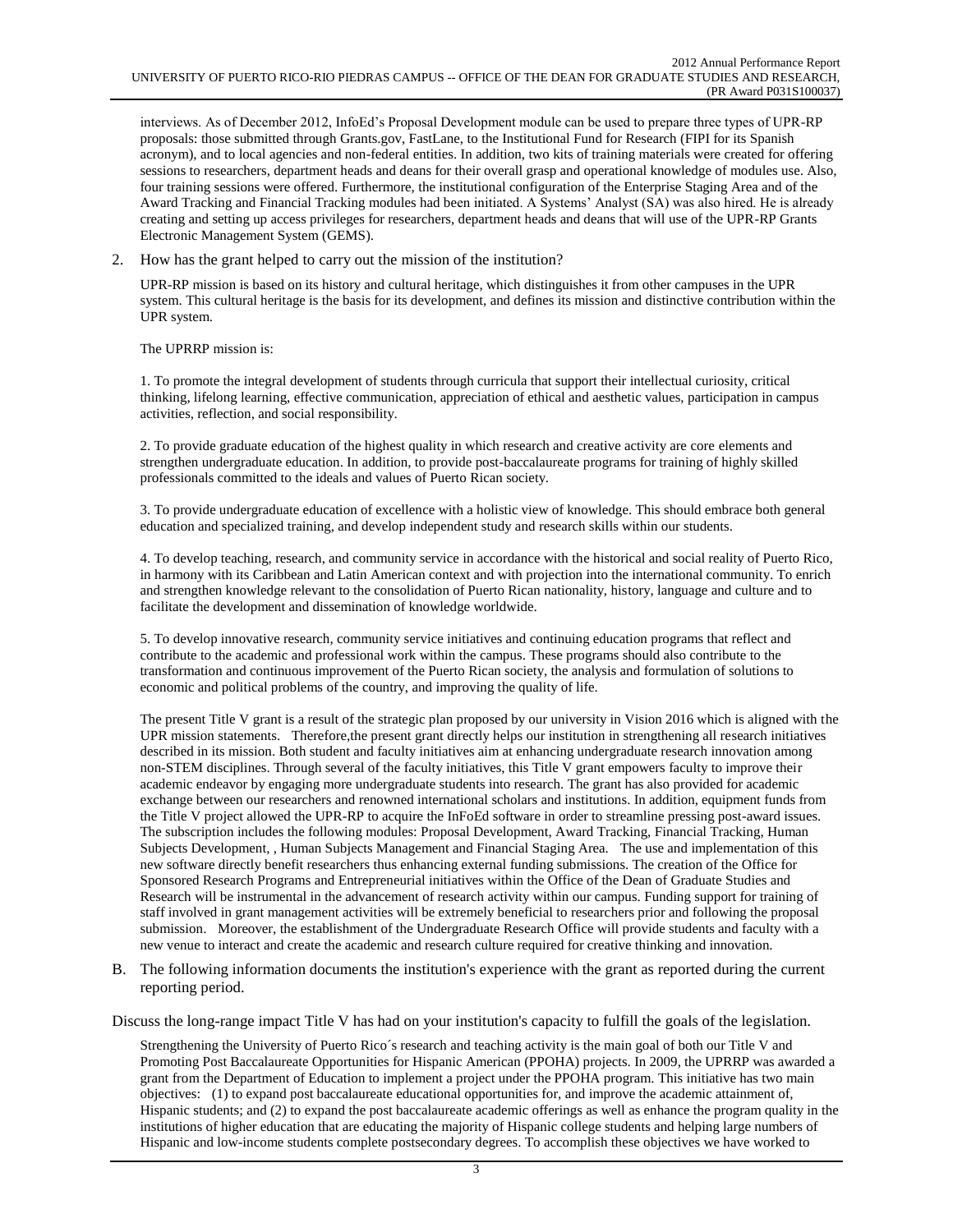advance development of various components that in the academic year 2011-2012, our third project year, provided evidence of important achievements for the overall compliance with the PPOHA objectives. There are basically four major achievements. At present, we have worked with three graduate programs, namely. Applied Mathematics/Computer Science; Environmental Science and Business. The project has been able to involve faculty from these programs to convert a total of 22 traditional face to face graduate courses into hybrid, technology intensive, e-learning experiences. In the three programs, courses have been redesigned and its multimedia inclusion strengthened thus increasing the quality of the programs through the infusion of information and communications technologies that allow for a more enriched learning environment. All implemented courses have received positive evaluations from students, although we continue to examine ways to further increase their effectiveness. These accomplishments in the course conversion component were made possible through the coordination of the instructional design team and the subject matter experts from the programs involved. The PPOHA project has strengthened its instructional design team by recruiting a multimedia specialist who contributed significantly to a more effective distribution to address faculty support needs as well as providing increased multimedia production capability to the PPOHA team. The transformation of the core coursework in these programs provides increased opportunities and access to graduate education to many students that for different reasons or circumstances are not able to pursue graduate studies. The availability of these courses through technology allows many students to consider this possibility. The PPOHA Project also considers the financial difficulty that prevents talented Hispanic Americans from entering graduate programs. To increase opportunities of postgraduate education to these potential students the PPOHA Project has been able to financially support 22 graduate students. This support is proving to be critical for these students to stay focused in times of economic contraction.

The flexibility of e-learning as well as the financial assistance that has been provided will be supported by our Mentoring Program. We have developed and will implement next Spring a Mentoring Program that will provide support for graduate students. Through peer mentoring and the use of information technology we expect that this new initiative provides a needed additional support for students that might be either considering to drop out or that are having difficulty making academic decisions. We have designed the system so that we can take advantage of the available technologies. Also, in the design of this system we considered the way students use mobile and digital technologies. Finally the PPOHA Project has been successful in developing a Graduate Student Learning Commons that is increasingly becoming the center of graduate activity. Professional and academic activities, seminars and meetings take place at Red Graduada (as it is known in Spanish). The place also is becoming a preferred site for groups studying or preparing graduate groups presentations. Research activities are being enhanced by the possibility of sharing knowledge and information. As an example of the potential Red Graduada has of promoting interdisciplinary research among graduate students and faculty we have a series of videoconferences conducted with the Center for Puerto Rican Studies of Hunter College in New York in which faculty, staff, librarians, graduate and undergraduate students participated and were able to interact with researchers from the Center. One of the key benefits of the Red Graduada has been its effect in the undergraduate population. Increasingly we have requests from undergraduate students to use the facilities or equipment, which is reserved to graduate students. In this sense, our Red Graduada is serving as a promoting facility for undergraduates that see this as a benefit for graduate students and would like to access the same privileges the graduate population have in the Commons. These facilities then, might be an important asset for the Title V Project since their work of promoting undergraduate research could be strengthened by our graduate research activity at Red Graduada. Both the PPOHA and our undergraduate title V program have served to significantly strengthen the university.

If your institution has experienced any unexpected outcomes as a result of this grant, that affect for better or worse its capacity to fulfill the goals of the legislation, tell us about them here.

The project has been presented in different academic forums across campus such as: (a) the Academic Senate, (b) the UPR Board of Trustees, (c) faculty meetings at several colleges and departments and (d) an alumni fund raising activity. Through these orientation and promotion efforts, the Title V project has generated a lot of interest on the campus, to the extent that two schools that were not included in the original proposal, the School of Communication (SC) and the School of Architecture (SA), asked to be included at least in some initiatives.

By September 2012 the number of UPR-RP SSC undergraduates actively participating in research have increased by almost two-fold (375) over 2009 baseline. (Fall 2009 baseline = 200 of 2,791). Nine workshops were organized from October 2011- September 30, 2012. The topics ranged from Scientific Writing to the use of computer programs for data analysis like Ethnograph 6.0. The average satisfaction score for all workshops was 4.60 (92%) on a scale in which 5 is the maximum score. Three hundred and seven from the SSC and 7 from the GSC attended the workshops. One hundred and seventy-nine undergraduates from other colleges attended. The 2011-2012 Scholars in Residence (SR) group ended their participation with an academic event where they presented their research projects in oral presentations and posters. Sixty-one persons attended the event. During the summer, some of our undergraduates presented their work at national academic events. In the Fall 2012, one of our SR students attended the Puerto Rican Studies Conference held at Hunters College to present his work. At the end of the SR program, the satisfaction score of the Scholars with their mentor was 4.80 on a scale of 5. The average index of scientific knowledge, based on NCUR's instrument, changed from 3.38 on August 2011 to 4.64 on May 2012, on a scale of 5.

On September 21, 2012, an academic event for the undergraduates that participated at the Summer Experience was organized. All of our SE undergraduates presented their research in oral presentations and posters. Over 118 attended. Also, some of the projects were featured on radio programs and newspapers. Furthermore, several of the SE groups, as well as SR students, participated on the Race, Ethnicity, and Place Conference organized by the National Association of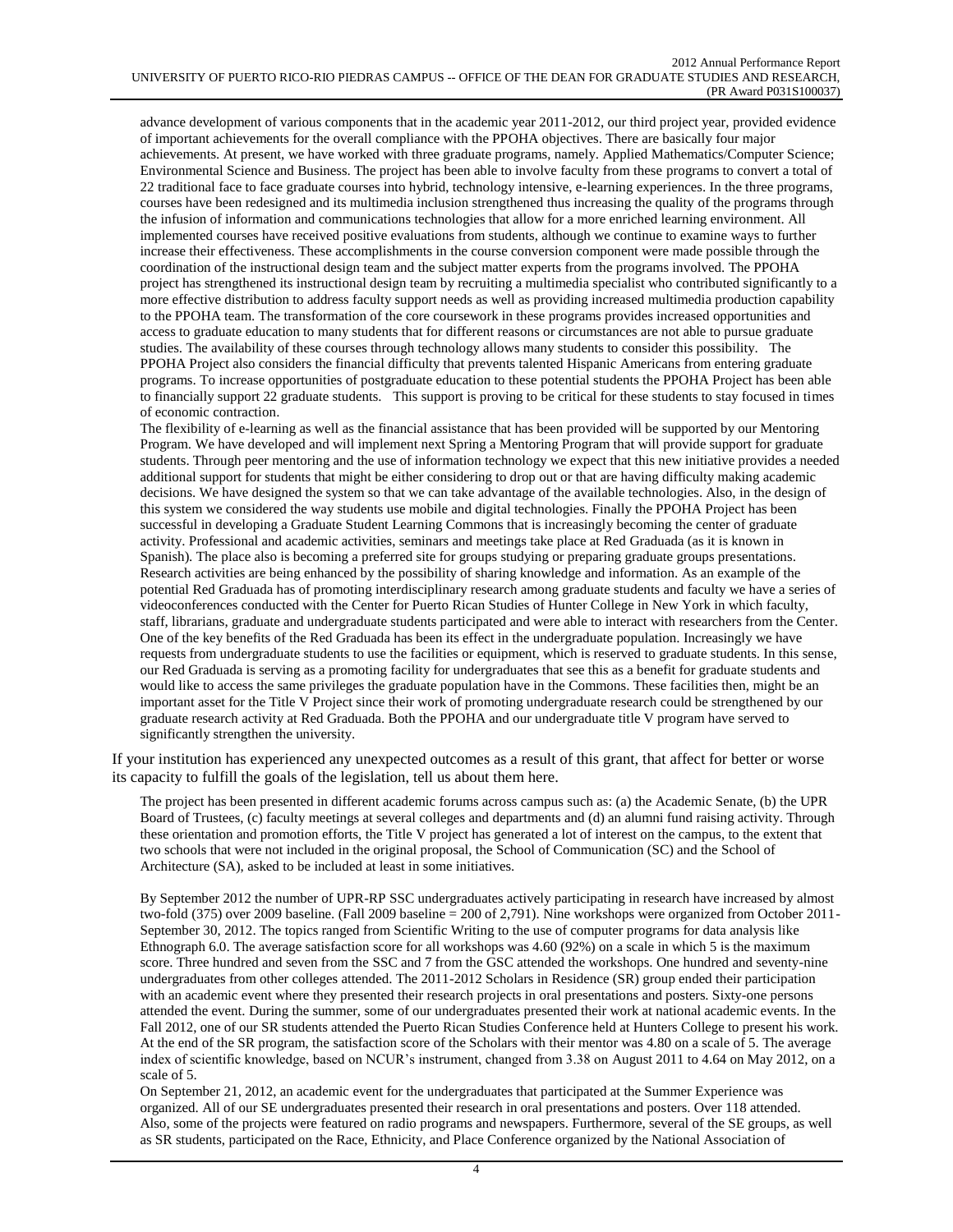Geography held in San Juan. Our SE students won the first, second and third place in the group poster category and the third place in the individual poster competition. In addition, two students from SR 2011-2012 were admitted in graduate schools this last year. One of them was admitted in George Washington University and the other in East Carolina University. Both are performing very well. Another SR student is presently applying to graduate school. In addition, several of the SR students are applying for summer internships abroad and others have submitted research proposals to attend the NCUR Conference to be held in Wisconsin in April 2013.

Regarding the Faculty initiatives, the Seminars and the Summer Research Institutes have given the UPRRP more visibility at the international level. But most importantly, they have fostered collaborations between professors of different colleges and fields of study. As a result of the Violence and Complexity SRI held last summer, an interdisciplinary multi-campus research group on Violence was created. They recently held their first conference at the UPRRP and submitted a NSF proposal. In order to measure the project's cumulative impact, we asked last year's Summer Research Fellows from the GSC to report on the effect of this initiative in their courses and in their departments. They reported that 5 new courses were created and 13 existing courses were revised to include a research unit; 13 papers were read in 13 conferences; 2 books and 8 articles were published; 8 students mentored by Summer Fellows made poster presentations and 4 students presented their own research papers in a Student Research Conference at UPRRP; 4 international collaboration agreements were established. We will continue monitoring the impact of faculty Summer Fellowships, Seminars and Institutes on a yearly basis. Our goal is to pursue the institutionalization of the faculty initiatives that have the highest impact on undergraduate research.

The present academic and research scenarios available for undergraduate students and faculty teaching undergraduate courses in our campus require new venues of collaboration and access to resources, space and administrative support that will yield successful research endeavors. Our title V office has become an important service and information center for our undergraduate community interested in multidisciplinary research. Specifically, our office has provided accessible and diverse services to our undergraduate student population seeking support for engaging in research activities and the creative process. For example, we have provided counseling and mentoring to students in the completion of a research project and the development of their research capacities. Moreover, our office organized and sponsored meetings and other academic venues that allowed a significant number of undergraduate students from different disciplines to present their results to the public and engage in critical thinking of their research projects. I addition, our staff constantly provided advise and mentoring to our faculty in developing their research ideas and achieving the completion of their research projects.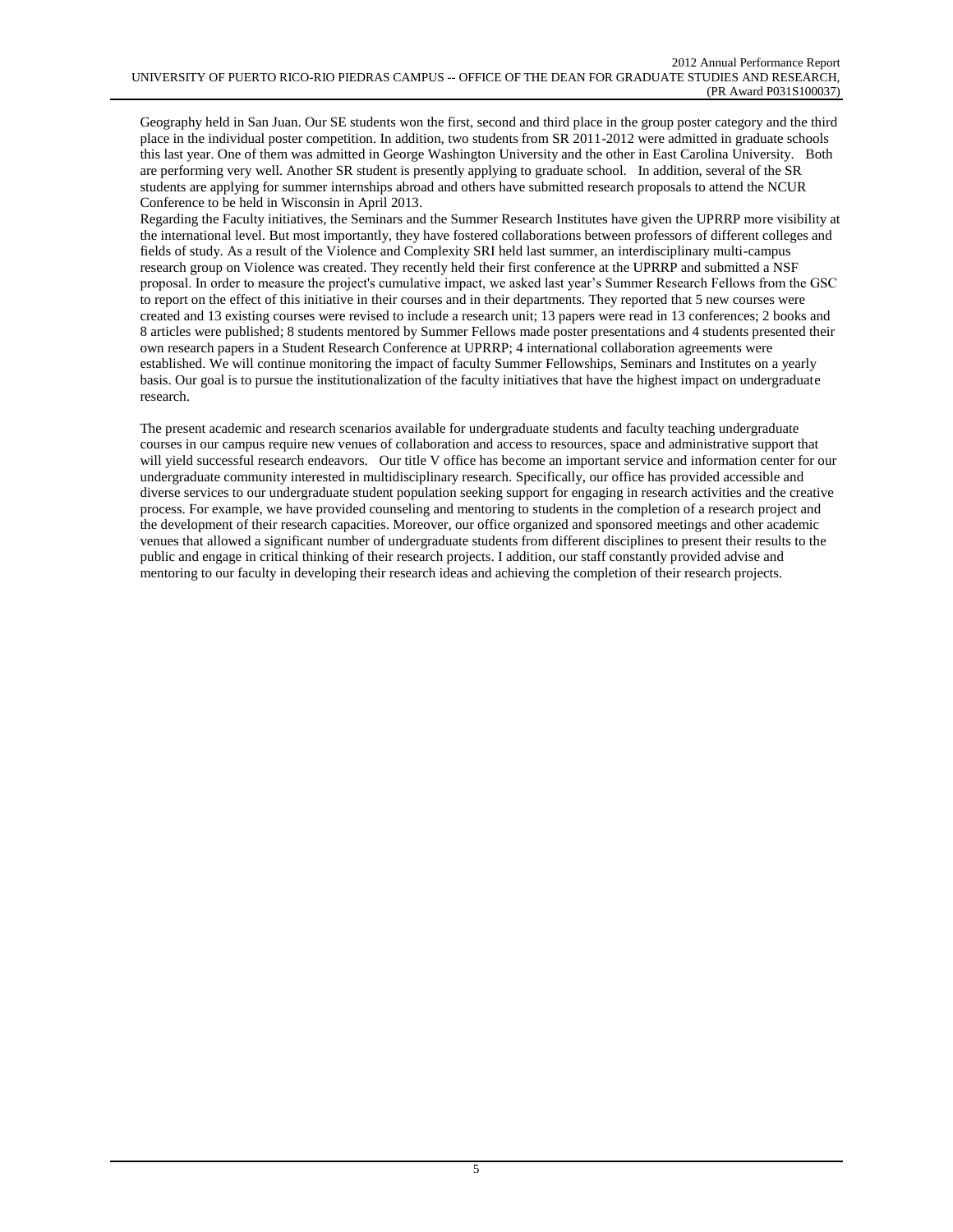# **Section 2: Enrollment by Race and Ethnicity (4-Year Institutions)**

Total number of undergraduate student enrollment as of October 15, 2011 and the number of those students who received Pell Grants. These data were initially taken from the IPEDS survey, therefore the IPEDS definition of full-time student is used. [Note: The information was obtained from Part A of the IPEDS Fall Enrollment Survey.]

|                                   | <b>Total Number Enrolled</b> |                                                                            |                                                       |  |  |
|-----------------------------------|------------------------------|----------------------------------------------------------------------------|-------------------------------------------------------|--|--|
| <b>Undergraduates</b>             | <b>Full-time</b><br>students | <b>Full-time, First-time,</b><br>First-year,<br>Degree-seeking<br>students | <b>Students who</b><br>received Pell<br><b>Grants</b> |  |  |
| Nonresident alien                 |                              | $\overline{0}$                                                             | $\mathbf{0}$                                          |  |  |
| Black, non-Hispanic               | 7                            | $\theta$                                                                   | $\Omega$                                              |  |  |
| American Indian or Alaskan Native | 7                            | $\theta$                                                                   | $\Omega$                                              |  |  |
| Asian or Pacific Islander         | 14                           | $\Omega$                                                                   | $\theta$                                              |  |  |
| Hispanic                          | 5657                         | $\overline{0}$                                                             | $\mathbf{0}$                                          |  |  |
| White, non-Hispanic               | 39                           | $\theta$                                                                   | $\Omega$                                              |  |  |
| Race/ethnicity unknown            | 4180                         | 1725                                                                       | 8255                                                  |  |  |
| <b>Grand Total</b>                | 9905                         | 1725                                                                       | 8255                                                  |  |  |

### **Enrollment by Race and Ethnicity as of October 15, 2011**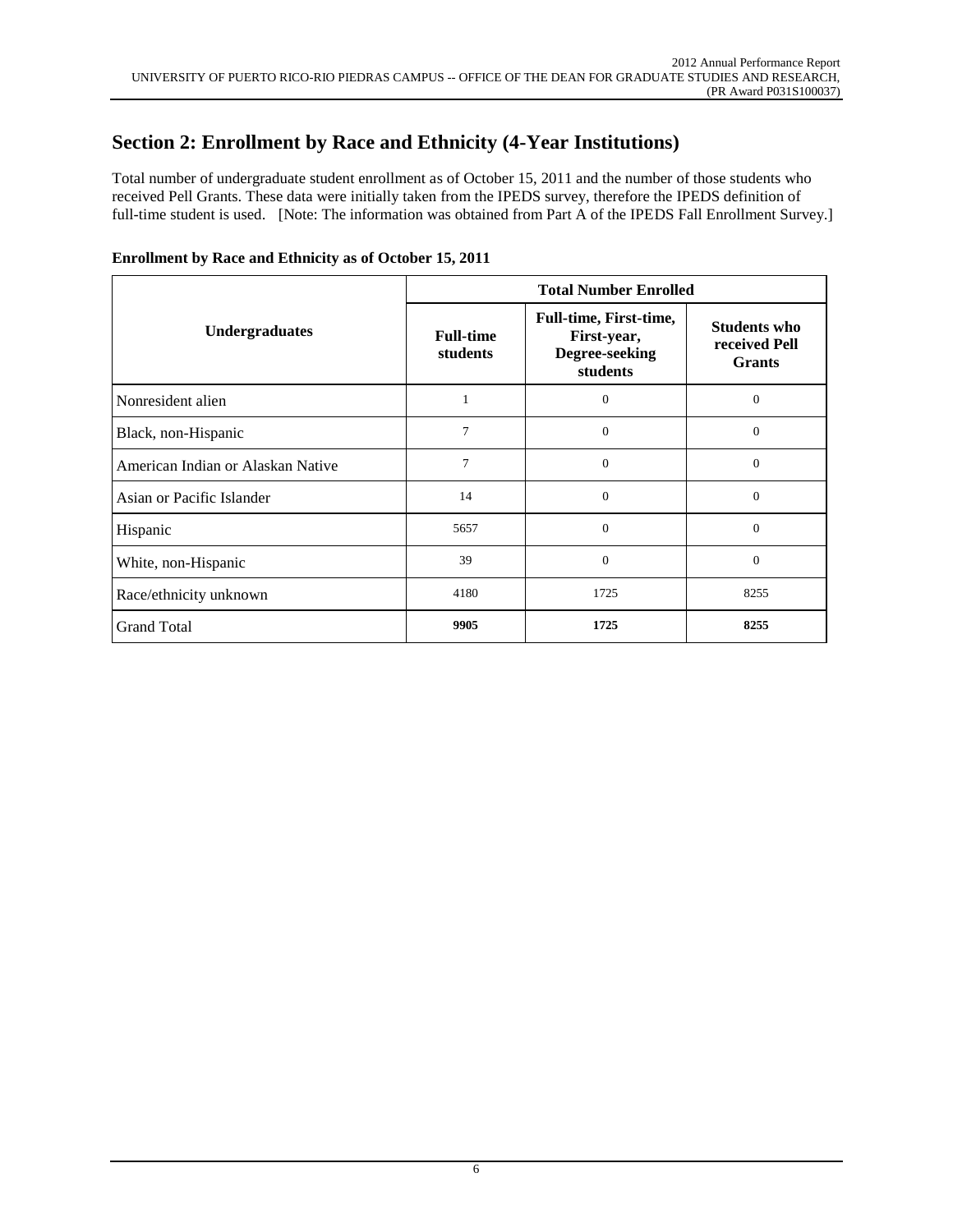# **Section 2: Enrollment by Age and Gender (4-Year Institutions)**

Total number of undergraduate students, by age and gender, enrolled as of the institution's official fall reporting date or as of October 15, 2011 [Note: the information for this table can be obtained from Part B of the IPEDS Fall Enrollment Survey for the most recent year available]. Because these data are taken from the IPEDS survey, IPEDS definitions for full-time and part-time students are used.

|                    |              |                  | <b>Total Number Enrolled</b> | <b>Total Students</b>    |                |                       |       |
|--------------------|--------------|------------------|------------------------------|--------------------------|----------------|-----------------------|-------|
| <b>Under-grads</b> |              | <b>Full time</b> |                              | Part time                |                | Grand<br><b>Total</b> |       |
| <b>Age/Gender</b>  | <b>Male</b>  | Female           | <b>Male</b>                  | <b>Female</b>            | <b>Male</b>    | Female                |       |
| Under 18           | 214          | 365              | $\overline{c}$               | $\mathbf{0}$             | 216            | 365                   | 581   |
| 18-19              | 1404         | 2454             | 25                           | 22                       | 1429           | 2476                  | 3905  |
| $20 - 21$          | 1365         | 2739             | 59                           | 117                      | 1424           | 2856                  | 4280  |
| $22 - 24$          | 791          | 1271             | 175                          | 301                      | 966            | 1572                  | 2538  |
| 25-29              | 164          | 174              | 102                          | 132                      | 266            | 306                   | 572   |
| 30-34              | 37           | 52               | 24                           | 47                       | 61             | 99                    | 160   |
| 35-39              | 15           | 23               | 24                           | 16                       | 39             | 39                    | 78    |
| 40-49              | 14           | 27               | 22                           | 34                       | 36             | 61                    | 97    |
| 50-64              | 7            | 6                | 13                           | 23                       | 20             | 29                    | 49    |
| 65 and over        | 5            | $\mathbf{2}$     | 3                            | $\overline{\mathcal{L}}$ | 8              | 6                     | 14    |
| Age<br>Unknown     | $\mathbf{1}$ | $\overline{c}$   | $\mathbf{1}$                 | $\boldsymbol{2}$         | $\overline{c}$ | $\overline{4}$        | 6     |
| <b>Grand Total</b> | 4017         | 7115             | 450                          | 698                      | 4467           | 7813                  | 12280 |

**Enrollment by Age and Gender as of October 15, 2011**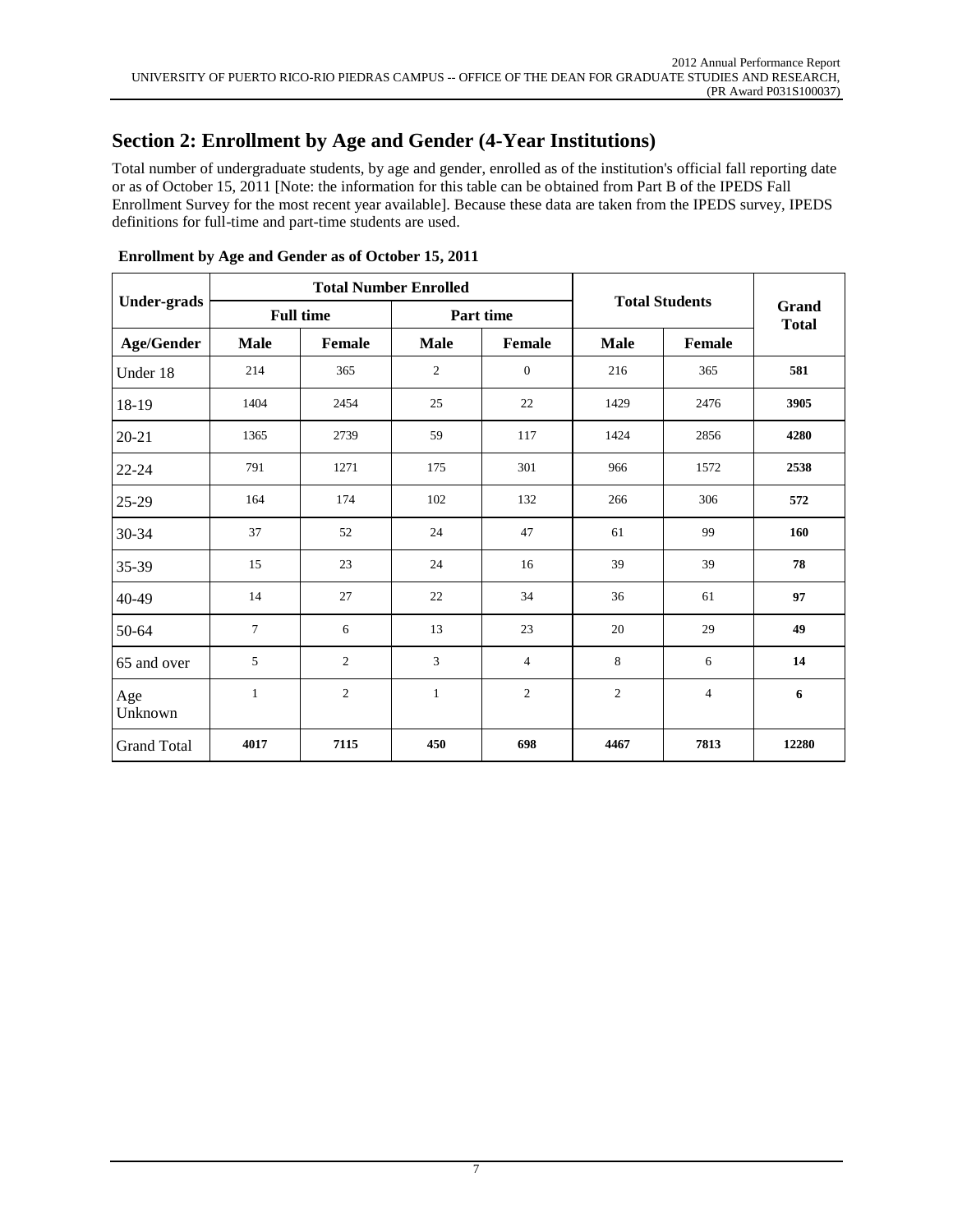## **Section 2: Degrees Awarded by Race, Ethnicity, and Discipline**

Data for this section is for degrees conferred between July 1, 2011 and June 3, 2012 by race, ethnicity, and discipline for students in undergraduate programs only. The CIP (Classification of Instructional Programs) codes were used in designating students appropriately.

| <b>Discipline</b>                                                | CIP Code | Nonresident alien | Black, non-Hispanic | American Indian or<br><b>Alaskan Native</b> | Asian or Pacific Islander | Hispanic       | White, non-Hispanic | Race / ethnicity unknown | Total    |
|------------------------------------------------------------------|----------|-------------------|---------------------|---------------------------------------------|---------------------------|----------------|---------------------|--------------------------|----------|
| Biological Sciences / Life<br>Sciences                           | 26       | $\mathbf{0}$      | 79                  | $\boldsymbol{0}$                            | $\boldsymbol{0}$          | $\mathbf{0}$   | $\boldsymbol{0}$    | 41                       | 120      |
| Computer & Information<br>Sciences                               | 11       | $\overline{0}$    | $\boldsymbol{0}$    | $\theta$                                    | $\mathbf{0}$              | 8              | $\mathbf{0}$        | $\mathbf{1}$             | 9        |
| Health Profession &<br><b>Related Sciences</b>                   | 51       | $\mathbf{0}$      | $\mathbf{0}$        | $\mathbf{0}$                                | $\boldsymbol{0}$          | $\mathbf{0}$   | $\mathbf{0}$        | $\boldsymbol{0}$         | $\bf{0}$ |
| <b>Business Management and</b><br><b>Administrative Services</b> | 52       | $\mathbf{0}$      | $\overline{0}$      | $\overline{0}$                              | $\mathbf{1}$              | 189            | $\mathfrak{Z}$      | 171                      | 364      |
| Education                                                        | 13       | $\mathbf{0}$      | $\boldsymbol{0}$    | $\mathbf{0}$                                | $\mathbf{0}$              | 141            | $\mathbf{0}$        | 131                      | 272      |
| Engineering                                                      | 14       | $\mathbf{0}$      | $\mathbf{0}$        | $\overline{0}$                              | $\boldsymbol{0}$          | $\overline{0}$ | $\mathbf{0}$        | $\mathbf{0}$             | $\bf{0}$ |
| Mathematics                                                      | 27       | $\theta$          | $\mathbf{0}$        | $\overline{0}$                              | $\mathbf{0}$              | 3              | $\mathbf{0}$        | $\overline{c}$           | 5        |
| <b>Physical Sciences</b>                                         | 40       | $\mathbf{0}$      | $\mathbf{0}$        | $\overline{0}$                              | $\overline{0}$            | 32             | $\mathbf{0}$        | $\overline{0}$           | 32       |
| <b>Agricultural Sciences</b>                                     | 01       | $\mathbf{0}$      | $\boldsymbol{0}$    | $\overline{0}$                              | $\overline{0}$            | $\overline{0}$ | $\mathbf{0}$        | $\overline{0}$           | $\bf{0}$ |
| Social Sciences and<br>History                                   | 45       | $\mathbf{1}$      | $\mathbf{0}$        | $\mathbf{0}$                                | $\boldsymbol{0}$          | 105            | $\boldsymbol{0}$    | 80                       | 186      |
| Visual and Performing<br>Arts                                    | 50       | $\boldsymbol{0}$  | $\boldsymbol{0}$    | $\mathbf{0}$                                | $\boldsymbol{0}$          | 16             | $\boldsymbol{0}$    | 20                       | 36       |
| Other: Natural Resources and<br>Conservation                     |          | $\mathbf{0}$      | $\mathbf{0}$        | $\mathbf{0}$                                | $\boldsymbol{0}$          | 5              | $\mathbf{0}$        | 5                        | 10       |
| Other: Architecture and related<br>services                      |          | $\mathbf{0}$      | $\boldsymbol{0}$    | $\boldsymbol{0}$                            | $\boldsymbol{0}$          | $32\,$         | $\mathbf{0}$        | $20\,$                   | 52       |
| Other: Communication,<br>journalism, and related programs        |          | $\overline{0}$    | $\mathbf{1}$        | $\overline{0}$                              | $\boldsymbol{0}$          | 88             | $1\,$               | 49                       | 139      |
| Other: Foreign Languages,<br>Literatures and Linguistics         |          | $\boldsymbol{0}$  | $\boldsymbol{0}$    | $\boldsymbol{0}$                            | $\boldsymbol{0}$          | 44             | $\mathbf{1}$        | 38                       | 83       |
| Other: Family and consumer<br>sciences/Human Sciences            |          | $\mathbf{0}$      | $\boldsymbol{0}$    | $\boldsymbol{0}$                            | $\boldsymbol{0}$          | 32             | $\mathbf{1}$        | 25                       | 58       |

### **Degrees Awarded by Race, Ethnicity, and Selected Disciplines**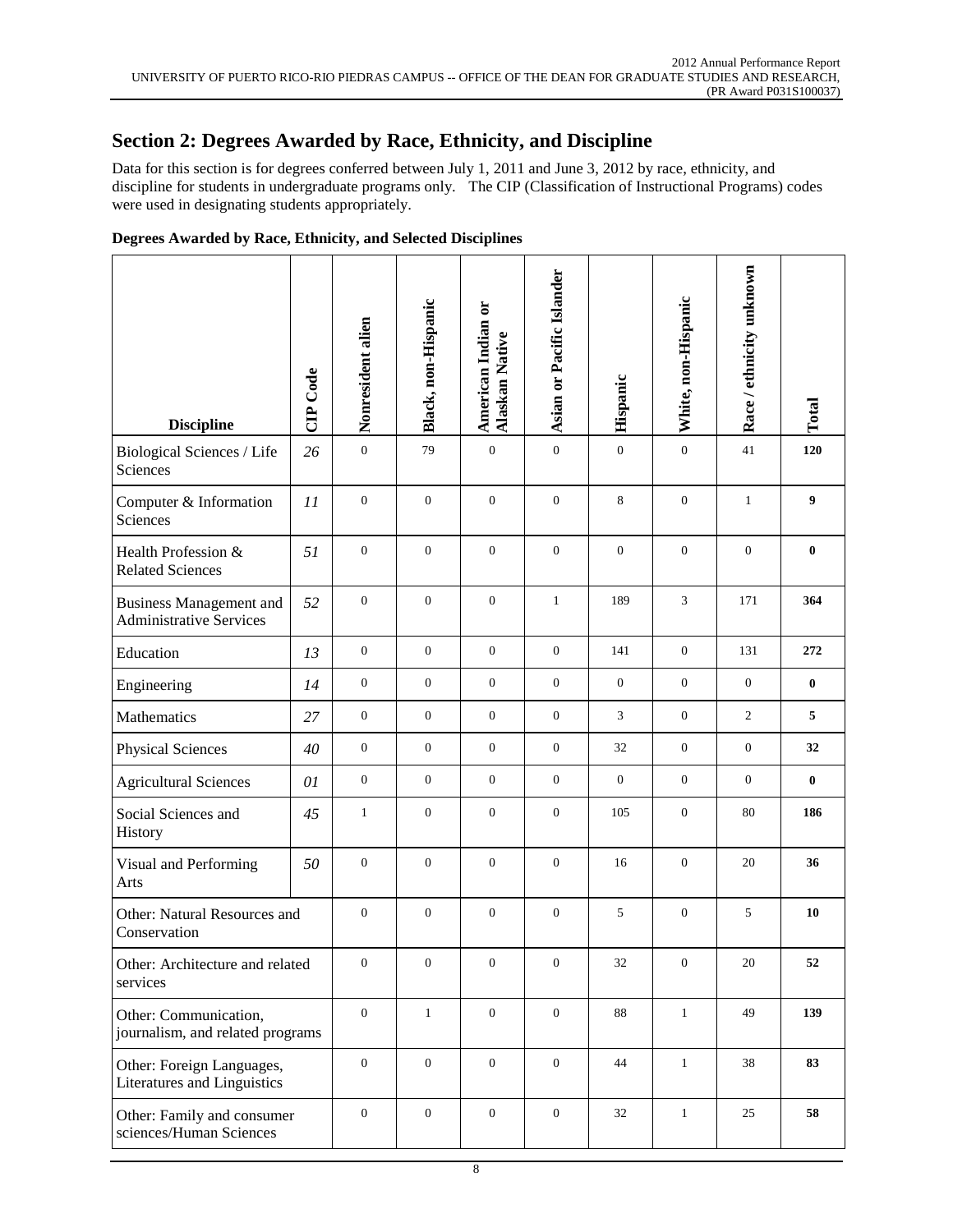#### 2012 Annual Performance Report UNIVERSITY OF PUERTO RICO-RIO PIEDRAS CAMPUS -- OFFICE OF THE DEAN FOR GRADUATE STUDIES AND RESEARCH, (PR Award P031S100037)

| Other: English Language and<br>Literature/Letters                          | $\Omega$ | $\theta$ | $\Omega$     | $\Omega$     | 8            | 1        | 5   | 14   |
|----------------------------------------------------------------------------|----------|----------|--------------|--------------|--------------|----------|-----|------|
| Other: Liberal Arts and Sciences,<br><b>General Studies and Humanities</b> | $\Omega$ | $\Omega$ | $\mathbf{1}$ | $\Omega$     | 3            | $\theta$ | 4   | 8    |
| <b>Other: Mathematics and Statistics</b>                                   | $\Omega$ | $\Omega$ | $\Omega$     | $\Omega$     | 3            | $\theta$ | 2   | 5    |
| Other: Multi/Interdisciplinary<br><b>Studies</b>                           | $\Omega$ | $\Omega$ | 1            | $\Omega$     | 88           | 2        | 98  | 189  |
| Other: Philosophy and Religious<br>studies                                 | $\Omega$ | $\Omega$ | $\Omega$     | $\Omega$     | $\mathbf{1}$ | $\theta$ | 3   | 4    |
| Other: Psychology                                                          | $\Omega$ | $\Omega$ | $\Omega$     | $\Omega$     | 97           | 2        | 69  | 168  |
| Other: Public administration and<br>social service Professions             | $\Omega$ | $\Omega$ | $\Omega$     | $\Omega$     | 18           | $\theta$ | 12  | 30   |
| Other: History                                                             | $\Omega$ | $\Omega$ | $\Omega$     | $\Omega$     | 15           | $\theta$ | 6   | 21   |
| <b>Total Race/Ethnicity</b>                                                | 1        | 80       | $\mathbf{2}$ | $\mathbf{1}$ | 928          | 11       | 782 | 1805 |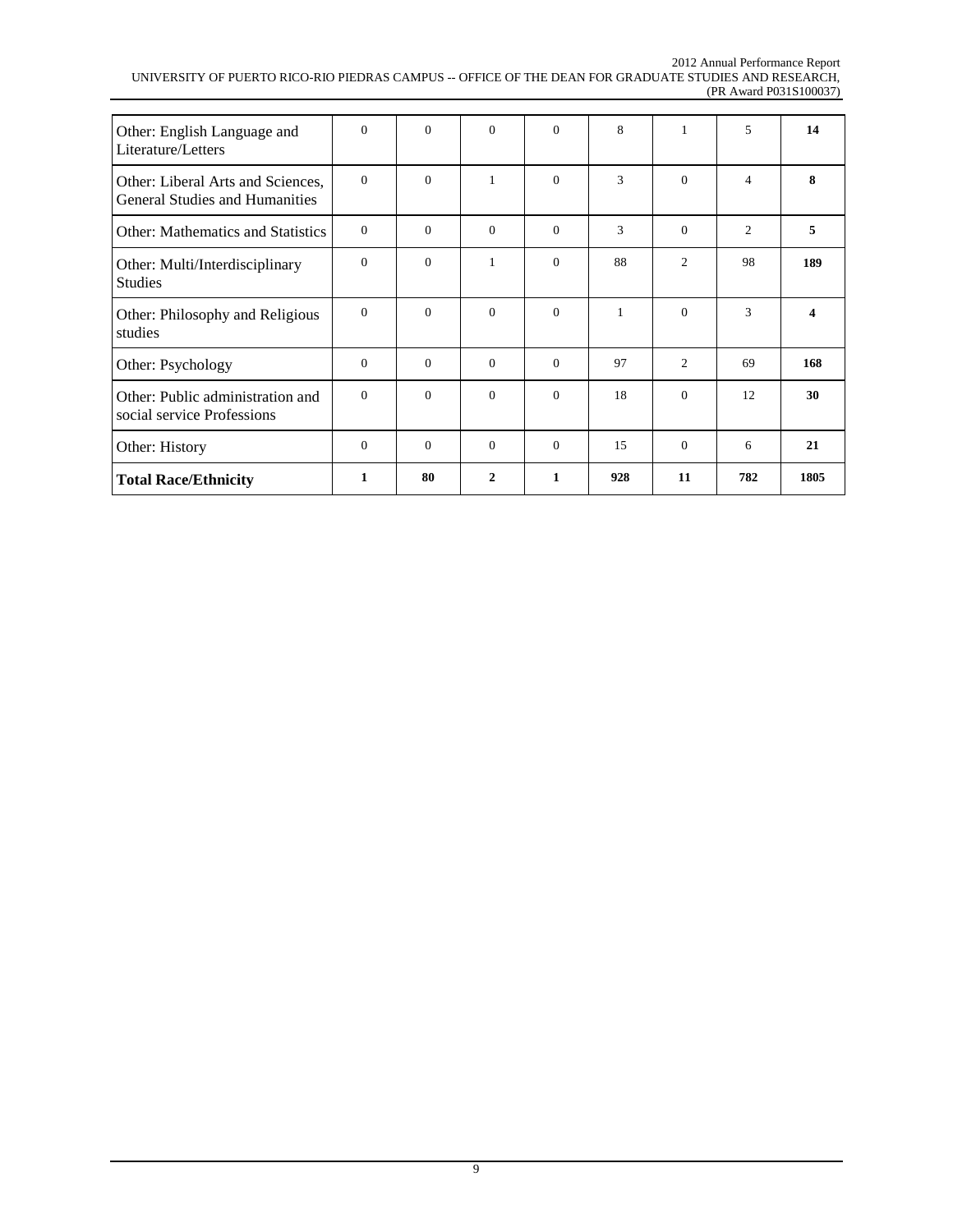## **Section 2: Accreditation**

Institution's primary accrediting agency.

- \_\_\_ Southern Association of Colleges and Schools
- \_\_\_ The Higher Learning Commission of the North Central Association
- \_\_\_ New England Association of Schools and Colleges
- $X$  Middle States Association of Colleges and Schools
- \_\_\_ Western Association of Schools and Colleges
- \_\_\_ Northwest Association of Schools and Colleges
- \_\_\_ Other (please specify)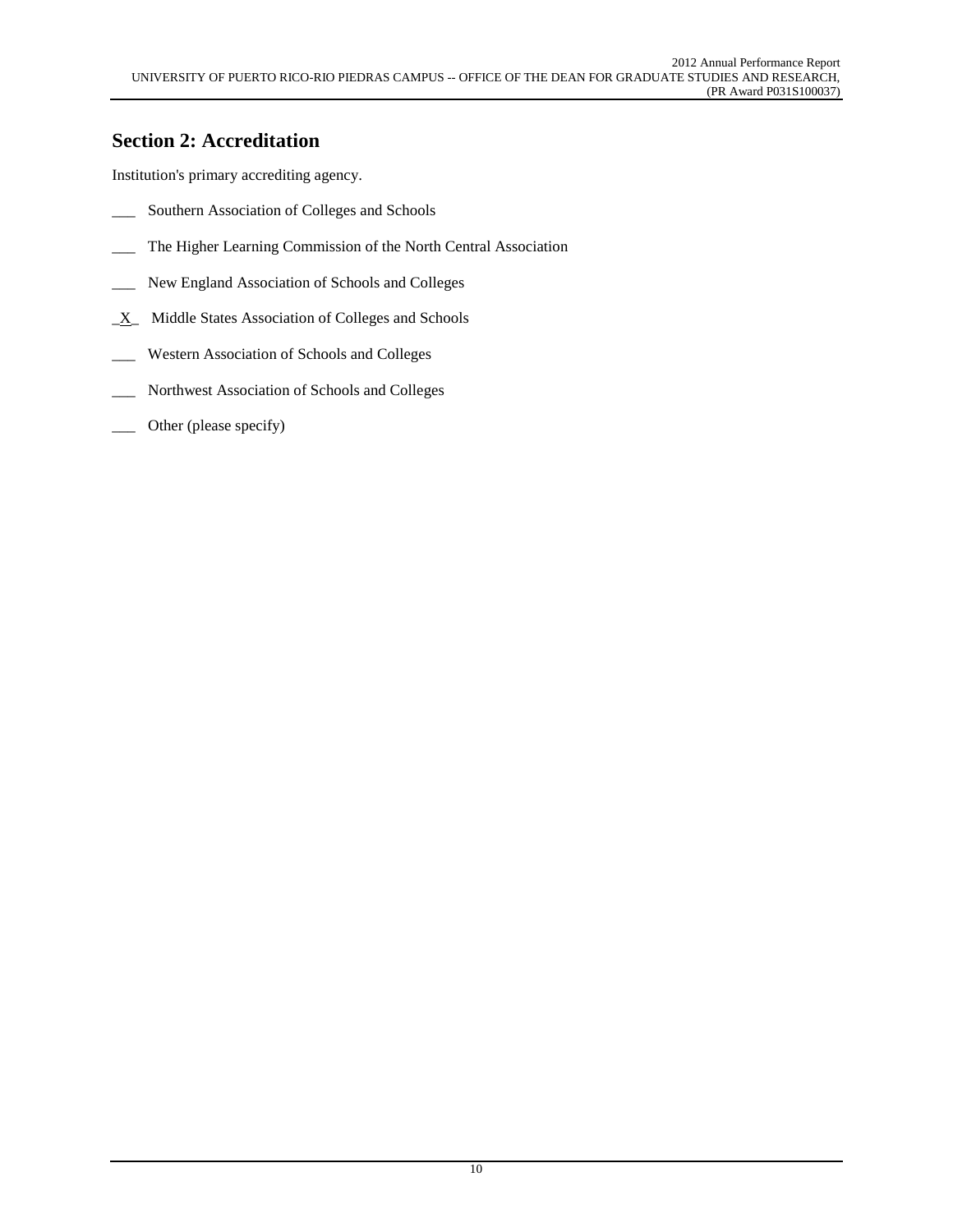### **Section 3: Grant Activities and Focus Areas**

Grant activity carried out during this reporting period in your grant application: **Strengthening UPR-RP Through Development of a Research-Based Academic Culture**

Total \$ spent on this activity during the current reporting period: \$254,079.43

Focus Area: *Academic Quality*

| <b>Title V Legislative Allowable Activities</b><br>[Note: All listed activities are directly from the legislation.]                                                                                          | <b>Dollars Spent</b> | % of Dollars |
|--------------------------------------------------------------------------------------------------------------------------------------------------------------------------------------------------------------|----------------------|--------------|
| Purchase, rental, or lease of scientific or laboratory equipment for educational<br>purposes, including instructional and research purposes.                                                                 | 3,576.00             | 1%           |
| Construction, maintenance, renovation, and improvement in classrooms, libraries,<br>laboratories, and other instructional facilities.                                                                        | 0.00                 | 0%           |
| Support of faculty exchanges, faculty development, curriculum development,<br>academic instruction, and faculty fellowships to assist in attaining advanced<br>degrees in the fellow's field of instruction. | 74,203.00            | 29%          |
| Purchase of library books, periodicals, and other educational materials, including<br>telecommunications program materials.                                                                                  | 0.00                 | 0%           |
| Tutoring, counseling, and student service programs designed to improve academic<br>success.                                                                                                                  | 59,432.00            | 23%          |
| Funds management, administrative management, and acquisition of equipment for<br>use in strengthening funds management.                                                                                      | 116,868.43           | 46%          |
| Joint use of facilities, such as laboratories and libraries.                                                                                                                                                 | 0.00                 | 0%           |
| Establishing or improving a development office to strengthen or improve<br>contributions from alumni and the private sector.                                                                                 | 0.00                 | 0%           |
| Establishment or improving an endowment fund.                                                                                                                                                                | 0.00                 | 0%           |
| Creating or improving facilities for Internet or other distance learning academic<br>instruction capabilities, including purchase or rental of telecommunications<br>technology equipment or services.       | 0.00                 | 0%           |
| Establishing or enhancing a program or teacher education designed to qualify<br>students to teach in public elementary schools and secondary schools.                                                        | 0.00                 | 0%           |
| Establishing community outreach programs that will encourage elementary school<br>and secondary school students to develop the academic skills and the interest to<br>pursue postsecondary education.        | 0.00                 | 0%           |
| Expanding the number of Hispanic and other underrepresented graduate and<br>professional students that can be served by the institution by expanding courses<br>and institutional resources.                 | 0.00                 | 0%           |
| OTHER ACTIVITIES--PLEASE DESCRIBE IN SIMILAR DETAIL                                                                                                                                                          | 0.00                 | 0%           |
| <b>Total Expenditure For This Activity</b>                                                                                                                                                                   | 254,079.43           | 100%         |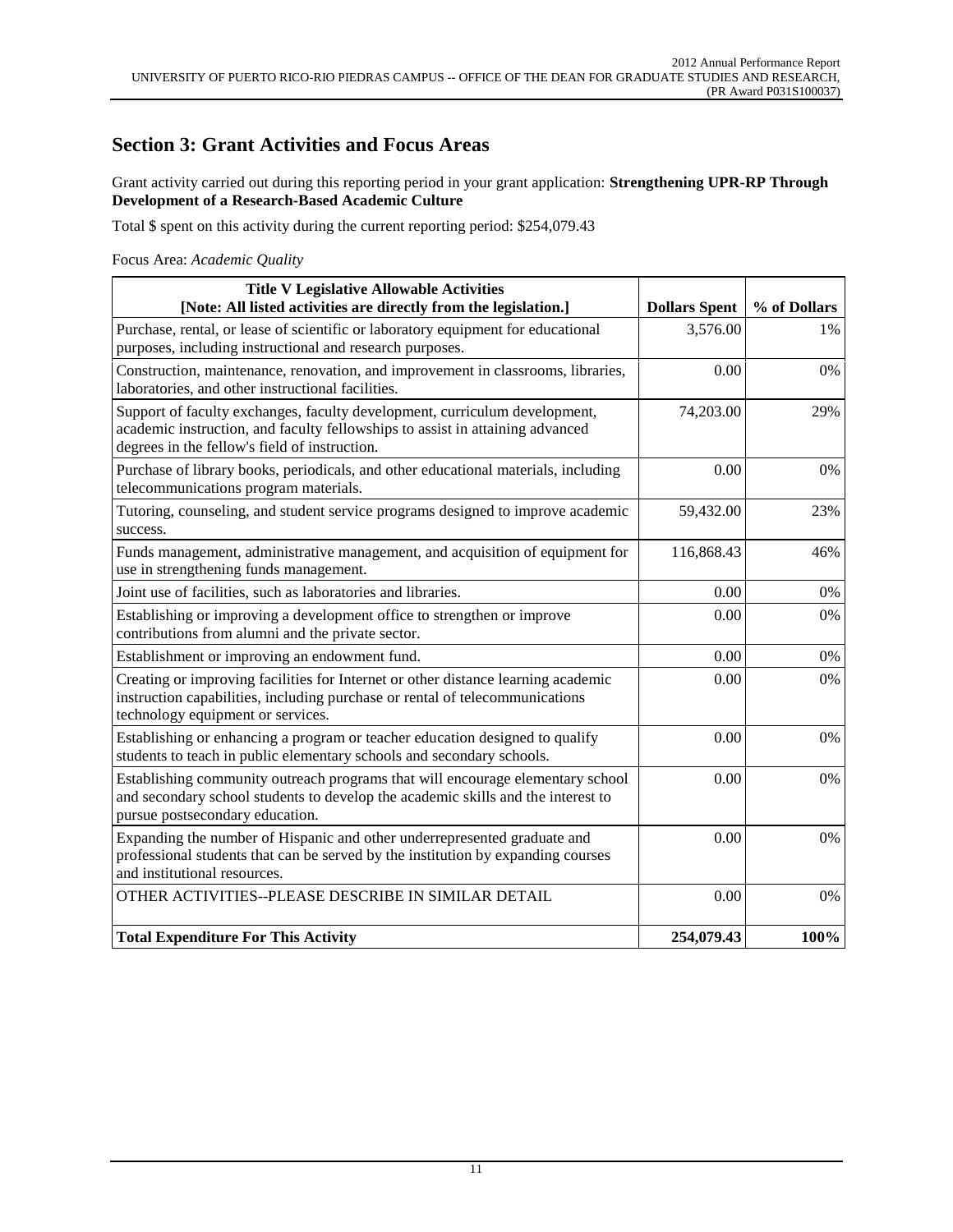### **Process Measures for "Strengthening UPR-RP Through Development of a Research-Based Academic Culture"**

The following information depicts what the grantee has accomplished in the LAA categories for this Activity.

**LAA Category:** *Purchase, rental, or lease of scientific or laboratory equipment for educational purposes, including instructional and research purposes.*

| Did the amount of scientific or laboratory educational equipment rented or<br>leased increase? | Yes |  |  |  |
|------------------------------------------------------------------------------------------------|-----|--|--|--|
| If yes:                                                                                        |     |  |  |  |
| Start $\frac{1}{2}$ spent on equipment 0                                                       |     |  |  |  |
| End \$ spent on equipment 18000                                                                |     |  |  |  |
| Application Objective \$ 18000                                                                 |     |  |  |  |
|                                                                                                |     |  |  |  |
| Did the quality of scientific or laboratory educational equipment rented or<br>leased improve? | Yes |  |  |  |
| No standardized data elements                                                                  |     |  |  |  |
| Yes<br>Did the number of students with access to scientific or laboratory educational          |     |  |  |  |
| equipment rented or leased increase?                                                           |     |  |  |  |
| If yes:                                                                                        |     |  |  |  |
| Start # students $\overline{0}$                                                                |     |  |  |  |
| End # students 545                                                                             |     |  |  |  |
| Application Objective $\#$ 300                                                                 |     |  |  |  |
|                                                                                                |     |  |  |  |

**LAA Category:** *Support of faculty exchanges, faculty development, curriculum development, academic instruction, and faculty fellowships to assist in attaining advanced degrees in the fellow's field of instruction.*

| Did the number of faculty participating in developmental activities (seminars,<br>workshops, etc.) increase? | Yes        |
|--------------------------------------------------------------------------------------------------------------|------------|
| If yes:                                                                                                      |            |
| Start # of faculty $\overline{0}$                                                                            |            |
| End # of faculty $291$                                                                                       |            |
| Application Objective $\#$ 175                                                                               |            |
|                                                                                                              |            |
| Other: Did the number of summer research fellowship increase?                                                | Yes        |
| If yes:                                                                                                      |            |
| Start $\overline{0}$                                                                                         |            |
| End $12$                                                                                                     |            |
| Application Objective 12                                                                                     |            |
|                                                                                                              |            |
| Other: Did the number of research institutes increase?                                                       | <b>Yes</b> |
| If yes:                                                                                                      |            |
| Start $\overline{0}$                                                                                         |            |
| End $5$                                                                                                      |            |
| Application Objective 6                                                                                      |            |

**LAA Category:** *Tutoring, counseling, and student service programs designed to improve academic success.*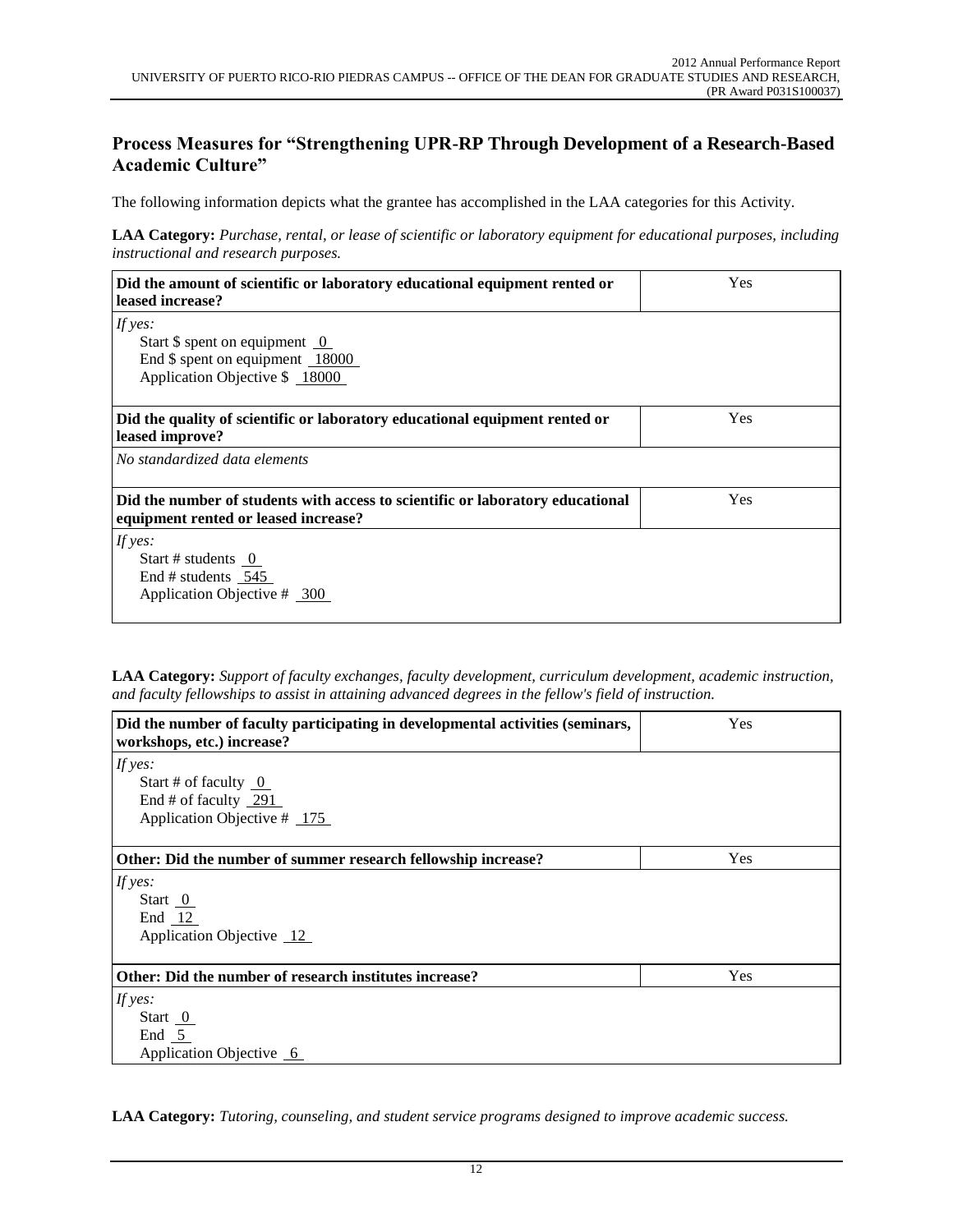| Did the number of tutors increase?                                        | Yes |
|---------------------------------------------------------------------------|-----|
| If yes:                                                                   |     |
| Start # $_0$                                                              |     |
| End # $22$                                                                |     |
| Application Objective $# 5$                                               |     |
| Did the number of students using tutoring services increase?              | Yes |
| If yes:                                                                   |     |
| Start # $_0$                                                              |     |
| End # $99$                                                                |     |
| Application Objective $# 5$                                               |     |
| Did the number of students using counseling services increase?            | Yes |
| If yes:                                                                   |     |
| Start # $_0$                                                              |     |
| End # $91$                                                                |     |
| Application Objective $# 5$                                               |     |
| Did the number of students satisfied with tutoring services increase?     | Yes |
| If yes:                                                                   |     |
| Start # $_0$                                                              |     |
| End # $99$                                                                |     |
| Application Objective $# 5$                                               |     |
| Did the number of students satisfied with counseling services increase?   | Yes |
| If yes:                                                                   |     |
| Start # $\theta$                                                          |     |
| End # $91$                                                                |     |
| Application Objective $# 5$                                               |     |
|                                                                           |     |
| Did the academic attainment of students using tutoring services increase? | Yes |
| If yes, methodology used:                                                 |     |
| Teacher survey                                                            |     |
|                                                                           |     |
| Other: Did the workshop for Scholar's in residence increase?              | Yes |
| If yes:                                                                   |     |
| Start $0$                                                                 |     |
| End $23$                                                                  |     |
| Application Objective 8                                                   |     |
|                                                                           |     |

**LAA Category:** *Funds management, administrative management, and acquisition of equipment for use in strengthening funds management.*

| Did you establish or enhance a funds management quality control system? | Yes |  |  |  |
|-------------------------------------------------------------------------|-----|--|--|--|
| No standardized data elements                                           |     |  |  |  |
|                                                                         |     |  |  |  |
| Did you establish or enhance an institutional research system?          | Yes |  |  |  |
| No standardized data elements                                           |     |  |  |  |
|                                                                         |     |  |  |  |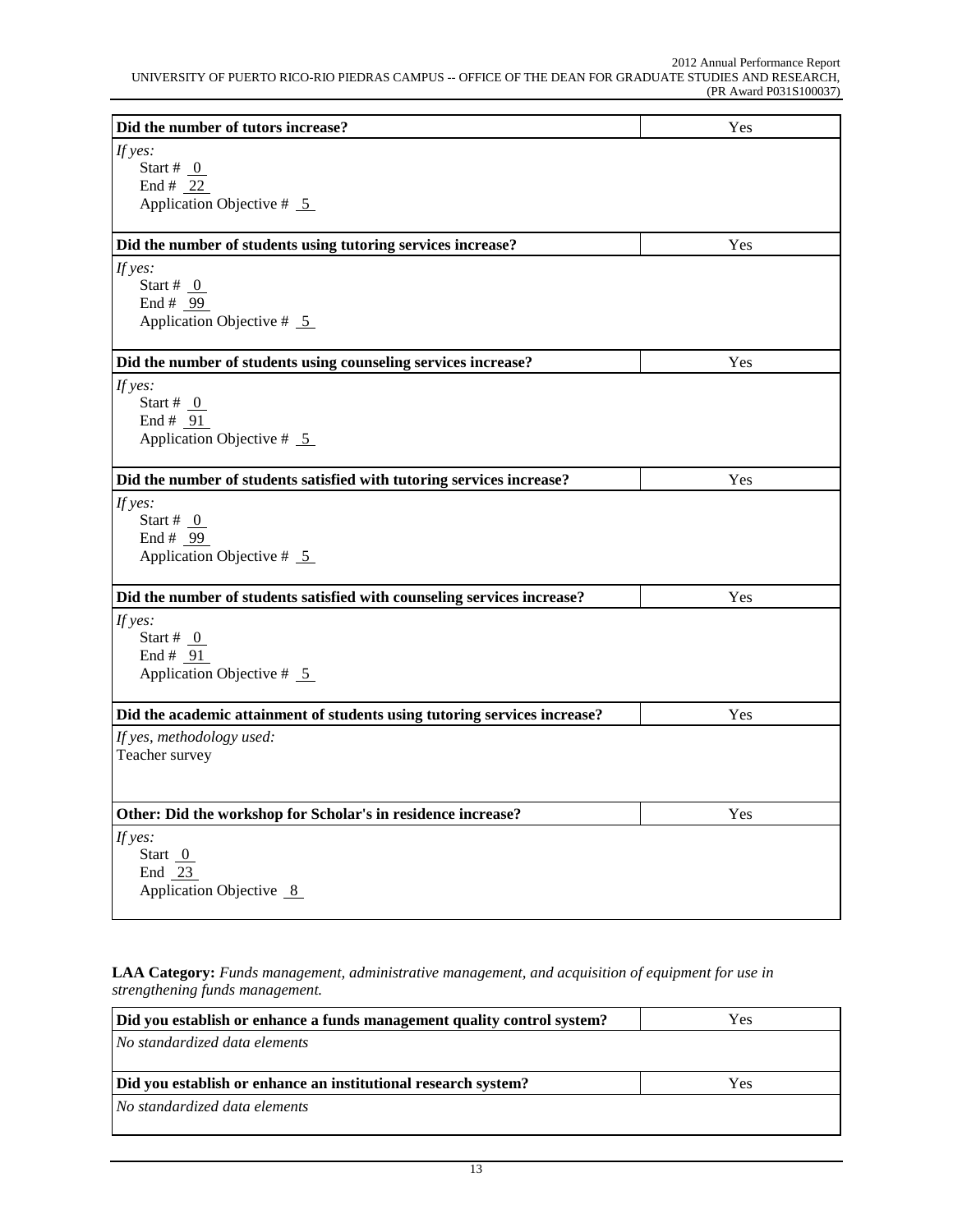# **Focus Area: Academic Quality Outcomes (2- and 4-Year Institutions)**

This section depicts institutional outcomes that can be categorized in the Academic Quality focus area. Information is provided on the measures that the grantee felt were *most reflective of their activities supported by Title III/V funds* for the current reporting period. Grantees were required to answer at least two of the measures questions.

| Have the institution's educational technology infrastructure improved?                                                                                                                                                                                                                                                                                                                                                                                                                                                                                                                                                                                                                                                               | Yes |  |  |  |
|--------------------------------------------------------------------------------------------------------------------------------------------------------------------------------------------------------------------------------------------------------------------------------------------------------------------------------------------------------------------------------------------------------------------------------------------------------------------------------------------------------------------------------------------------------------------------------------------------------------------------------------------------------------------------------------------------------------------------------------|-----|--|--|--|
| If $yes:$<br>Start Fair<br>End Excellent<br>Goal 1<br>I would like to provide a brief supporting statement: The Office of Undergraduate Research has been established<br>to coordinate the development and pilot testing of: 1) a research topic database $(Y1)$ to facilitate investigation of<br>potential undergraduate research topics; 2) an electronic portal (Y2) for student access to research topics, funding<br>and general information, as well as summer research experiences and internships 3) an electronic journal (Y3) to<br>publish undergraduate student research. This office will also coordinate the development of an Undergraduate<br>Research Symposium (Y3 and Y5) to showcase student research projects. |     |  |  |  |
| Other, please specify: Has the number of undergraduate students engaged in<br>research activities increased?                                                                                                                                                                                                                                                                                                                                                                                                                                                                                                                                                                                                                         | Yes |  |  |  |
| If $yes:$<br>Initial # $_0$<br>Final $#85$<br>Goal 110<br>I would like to provide a brief supporting statement: A total of 85 students mainly from College of General<br>Sciences and College of Social Sciences were actively engaged in research activities. These include students in the<br>SR program, summer experience and other undergraduate students working with faculty that received our summer<br>research fellowships.                                                                                                                                                                                                                                                                                                |     |  |  |  |
| Other, please specify: Has the number of undergraduate faculty conducting<br>research with undergraduates increased?                                                                                                                                                                                                                                                                                                                                                                                                                                                                                                                                                                                                                 | Yes |  |  |  |
| If yes:<br>Initial # $_0$<br>Final # $30$<br>Goal 50<br>I would like to provide a brief supporting statement: In Year 2, we had a total of 30 professors actively engaged<br>in research with undergraduate students. These include our SR mentors, and the Summer experience research<br>mentors and the summer research faculty fellows.                                                                                                                                                                                                                                                                                                                                                                                           |     |  |  |  |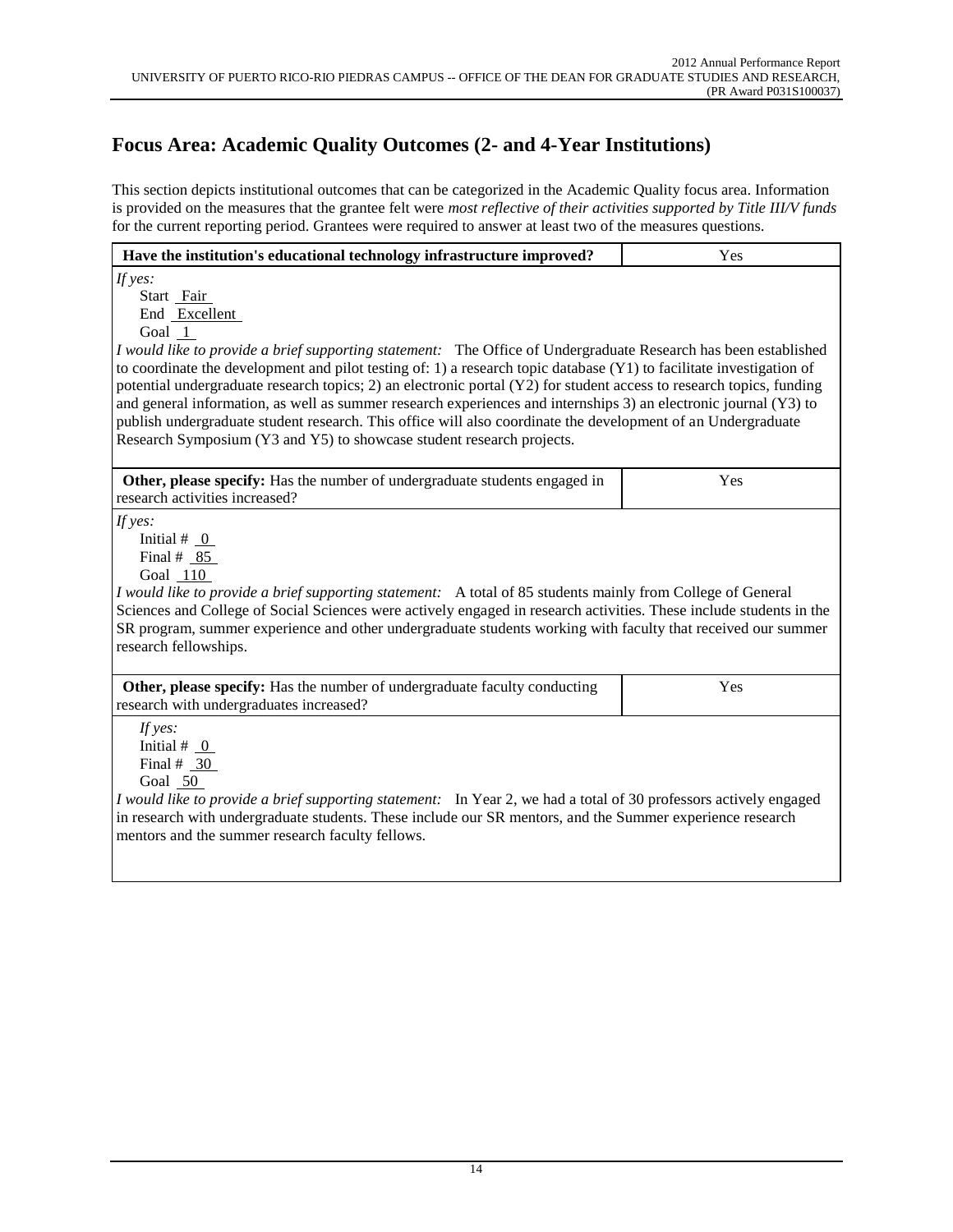### **Section 4: Project Status**

Continued funding requires evidence of substantial progress towards meeting the activity objectives. Below is a list of objectives for each activity carried out over the current reporting period of the grant.

#### **ACTIVITY:** Strengthening UPR-RP Through Development of a Research-Based Academic Culture

#### **Narrative Supporting Completed Objectives**

Below are statements with data and references to goals stated in the grant application as appropriate to document the objectives that were "completed" during each year of the grant.

| <b>Activity Objective(s)</b>                                                                                                                                                                                                                                                        | <b>Evidence of Completion</b>                                                                                                                                                                                                                                                                                                                                                                                                                                                                                                  |
|-------------------------------------------------------------------------------------------------------------------------------------------------------------------------------------------------------------------------------------------------------------------------------------|--------------------------------------------------------------------------------------------------------------------------------------------------------------------------------------------------------------------------------------------------------------------------------------------------------------------------------------------------------------------------------------------------------------------------------------------------------------------------------------------------------------------------------|
| By September 2012, the number of UPR-RP's General<br>Studies College faculty actively participating in research<br>increased over the 2009 baseline by 50%. Fall 2009<br>basline = $36$ of 193 (18.7%) General studies faculty<br>conducting research.                              | A total of 77 professors participated in our faculty research initiatives from GSC.<br>This constitutes a doubling of the number of professors conducting research in the<br>GSC when compared to the 2009 baseline. The percentage has increased to 40% of<br>the GSC faculty engaged in research which is a significant and encouraging<br>improvement from previous years prior to our Title V grant.                                                                                                                       |
| By September 2012, the number of UPR-RP General<br>Studies undergraduate students actively participating in<br>research increased by 30 % over the 2009 baseline. Fall<br>2009 baseline = 21 of 2,800 (less that $1\%$ ) undergrad<br>General studies students conducting research. | The total of undergraduates from GSC engaged in research activities sponsored by<br>our initiatives has tripled to 70 students from a baseline of 21 undergraduates. A<br>significant number of GSC undergraduates participated in several research<br>workshops, summer research experience and our Scholar's in Residence program.                                                                                                                                                                                           |
| By Sept. 2012 faculty/students demonstrated increased<br>satisfaction with available resources to support<br>development of research proposals.                                                                                                                                     | Our satisfaction rate has been outstanding with an average of 92%. For measuring<br>participant's satisfaction rates we have utilized surveys with pre- and post-questions<br>that evaluate the level of acquired knowledge from each activity. Over all, we have<br>offered nine research based talks/workshops activities during this funding cycle that<br>have yielded very high in the satisfaction rate. Topics range from scientific writing<br>skills to survival strategies for college.                              |
| By September 2012, the number of UPR-RP's Social<br>Sciences faculty actively participating in research<br>increased over the 2009 baseline by 50%. Fall 2009<br>baseline = $37$ of 150 (24.7) Social Sciences Faculty<br>conducting research.                                      | Over 214 professors affiliated to SSC participated in research related activities<br>sponsored by our grant. This is a significant increase in the numbers of professors<br>when compared to the 2009 baseline of 150. These numbers reveal that our research<br>initiatives have significantly increased the numbers of professors involved in<br>different aspects of research. Our workshops, multidisciplinary conferences, summer<br>fellowships, research institutes have been instrumental in achieving our objectives. |
| By September 2012, the number of UPR-RP Social<br>Sciences undergraduate students actively participating<br>in research increased by 30 % over the 2009 baseline.<br>Fall 2009 baseline = 200 of 2,791 (7%) of students<br>conducting research.                                     | Our data showed that 375 undergraduate students from SSC actively participated in<br>research activities. This number represents almost a doubling of the 2009 baseline<br>numbers of 200. We have been very aggressive in engaging our undergraduate<br>students in all Title V initiatives via emails, promotions, advertisement in courses and<br>hands-on experiences.                                                                                                                                                     |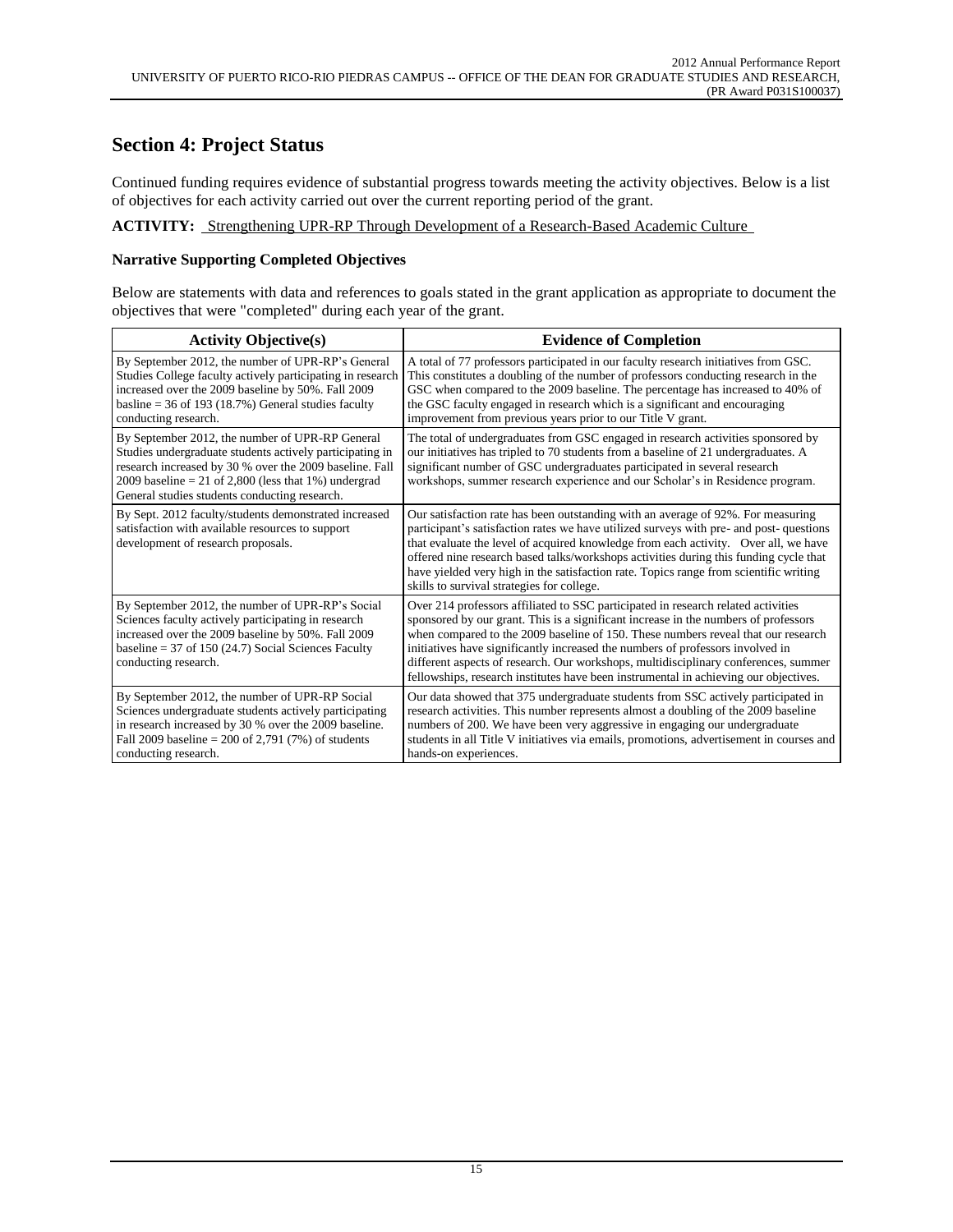| Column 1                 | Column 2                                                      | Column 3             | Column 4            | Column 5                           | Column 6                           | Column <sub>7</sub>                        | Column 8        |
|--------------------------|---------------------------------------------------------------|----------------------|---------------------|------------------------------------|------------------------------------|--------------------------------------------|-----------------|
| <b>Budget Categories</b> | <b>Carryover</b><br><b>Balance from</b><br><b>Previous FY</b> | <b>Actual Budget</b> | <b>Expenditures</b> | Non-Federal<br><b>Expenditures</b> | <b>Carryover</b><br><b>Balance</b> | <b>Next Year's</b><br><b>Actual Budget</b> | Changes $(Y/N)$ |
| Personnel                | 37027.93                                                      | 210805.00            | 222355.21           | 0.00                               | 25477.72                           | 210960.00                                  | Yes             |
| Fringe Benefits          | 19982.46                                                      | 71674.00             | 81856.77            | 0.00                               | 9799.69                            | 71726.00                                   | Yes             |
| Travel                   | 10000.00                                                      | 11500.00             | 20791.50            | 0.00                               | 708.50                             | 11500.00                                   | Yes             |
| Equipment                | 0.00                                                          | 47696.00             | 47696.00            | 0.00                               | 0.00                               | 79380.00                                   | N <sub>o</sub>  |
| <b>Supplies</b>          | 13737.99                                                      | 17250.00             | 30962.10            | 0.00                               | 25.89                              | 17250.00                                   | N <sub>o</sub>  |
| Contractual              | 36932.82                                                      | 42775.00             | 56350.00            | 0.00                               | 23357.82                           | 40175.00                                   | Yes             |
| Construction             | 11000.00                                                      | 42000.00             | 0.00                | 0.00                               | 53000.00                           | 0.00                                       | Yes             |
| Other                    | 53829.34                                                      | 128925.00            | 174429.00           | 0.00                               | 8325.34                            | 143925.00                                  | Yes             |
| Endowment                | 50000.00                                                      | 50000.00             | 0.00                | 0.00                               | 100000.00                          | 50000.00                                   | Yes             |
| <b>Total</b>             | 232510.54                                                     | 622625.00            | 634440.58           | 0.00                               | 220694.96                          | 624916.00                                  |                 |

# **Section 4: Budget Summary**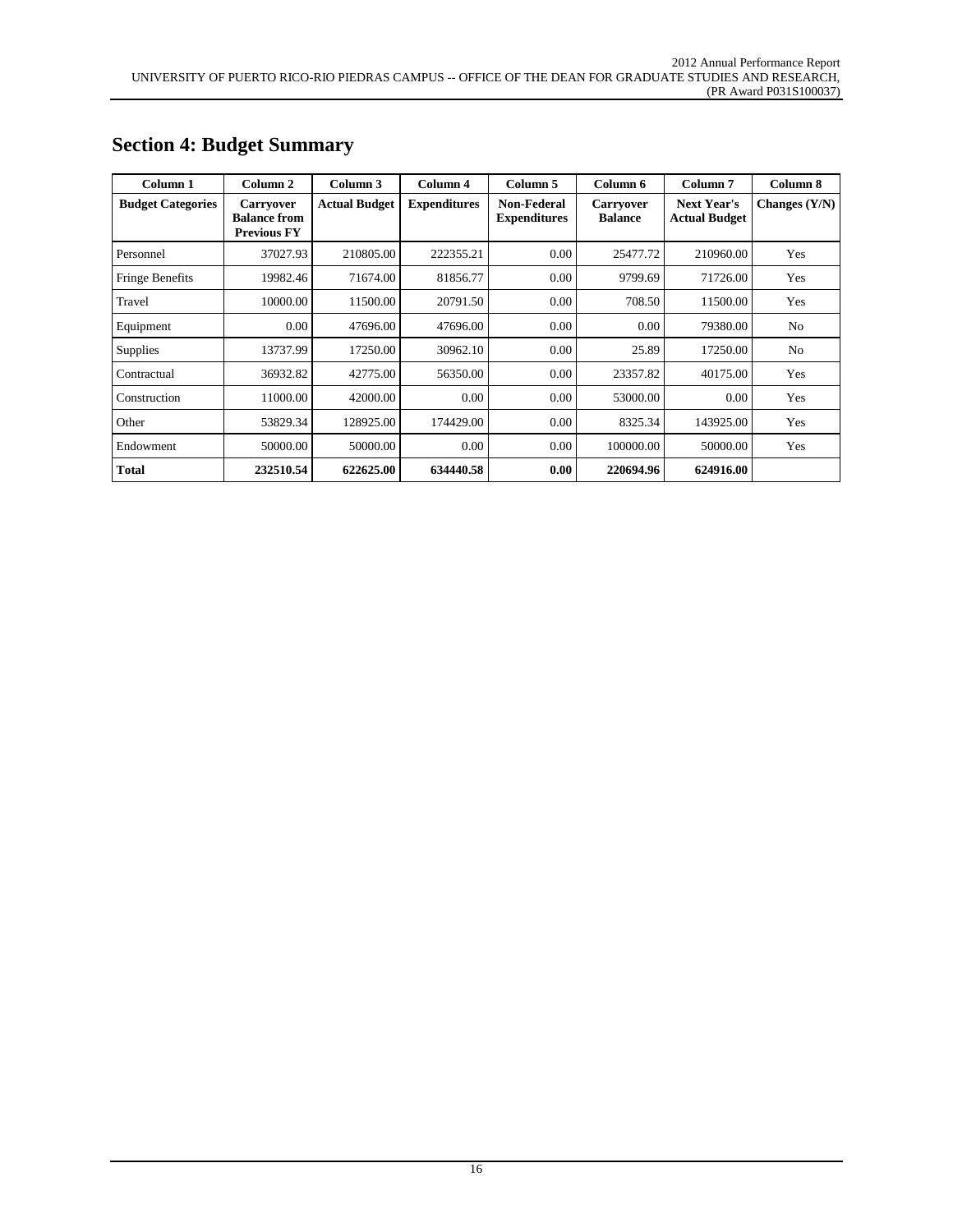# **Section 4: Line Item Budget Narrative**

This section provides an explanation of how funds will be expended as a result of in each of the selected line item categories.

#### **Personnel**

During this second year (October 1, 2011 to September 30, 2012) the grant had \$210,805.00 assigned to this line item, plus carryover from previous year of \$37,027.93. The total allocated amount for the second years was \$247,832.93. We didn't spend \$25,477.72 as a result of the lack of hiring of the Grant Management Analyst. As previously approved by the program officer, we allocated funds to cover the salaries and fringe benefits of four individuals for Y3-Y5 of funding (\$2,123.14 X 4 persons x 3 years = \$25477.72). This staff will directly work with administrative personnel and faculty coordinators in the coordination, evaluation and organization of the different initiatives of the project. They will assist in the preparation of promotion and attendance of all workshops sponsored by the Title V project. As reported in our Y1 APR, we offered six workshops in year 1. However, we have doubled this number in Y2 funding cycle and expect to maintain this level of activity in the remaining funding years. We also included the approval of the revised budget for the personnel line item to be modified to show the salary adjustments for project coordinators salaries since as full professors they have a higher salary than the original proposal. This request was approved for Y3-Y5.The hiring of the Grant Management Analyst for this second year was a great challenge even though the job announcement was posted in one of the local newspapers. This was due to the fact that the ideal candidate had to possess specific technological requirements in order to perform the assigned duties during the contract period. This position began in November 2012.

#### **Fringe Benefits**

The Fringe Benefits line item was assigned \$71,674.00 for this report period, plus a carryover of \$19,982.46, for a total of \$91,656.46. A lesser amount was needed in fringes. A lesser amount was needed in fringes due to personnel vacancies as reported above.

#### **Travel**

The budget for this line item increased from \$11,500 to \$20,791.50 as approved by the Program officer. We transferred \$10,000 from personnel funds (fringe benefits budget line) to the travel budget line item for Y2-Y3. These funds came from the carryover of the salary and fringe benefits budget line item from Y1. The unspent \$708.50 will be used to supplement travel expenses for our academic coordinators to attend workshops and/or conferences for Y3. In order to strengthen both academic initiatives and goals of our Title V program it is important that our academic staff attend these training activities to continuously develop and improve their expertise in acquiring novel strategies to support undergraduate research within our institution.

#### **Contractual**

The contractual line item was assigned \$42,775.00 plus a carryover of \$36,932.82. The unspent \$23,357.82 carried over and used for digitalization services (\$15,000), electronic journal and webpage expenses (\$5,175.00). Due to the difficulties on hiring of the Grant Management Analyst (See Personal Section above) these electronic services were not completed during Y2.

#### **Construction**

The construction line item was assigned \$42,000.00 plus a carryover of \$11,000.00. Our present plan is to utilize these funds to remodel our Title V office. This place will play a key role in promoting change by fostering interdisciplinary and multidisciplinary research, while creating a more vibrant and collaborative academic environment. These funds will be encumbered

for the remodelation of the office.

#### **Endowment**

At the present time, carryover of 100,000.00 in the endowment budget line is transferred into our Y3 budget. During last Y2 of funding, the fundraising work plan included activities such as: breakfasts, Public lectures on several topics, donations, and sales of art products. In addition, our grant is committed to enhance fundraising training to administrators such as the deans of the colleges sponsored by this project. However, these fundraising efforts have been extremely difficult due to the present economic climate in our country. Thus, the UPR is exploring alternatives for the fundraising initiatives.

#### **Other**

The total allocated amount of \$182,754.00 included a carryover of \$53,829. The unspent amount of \$8,325.34 will be used to further our project's development.